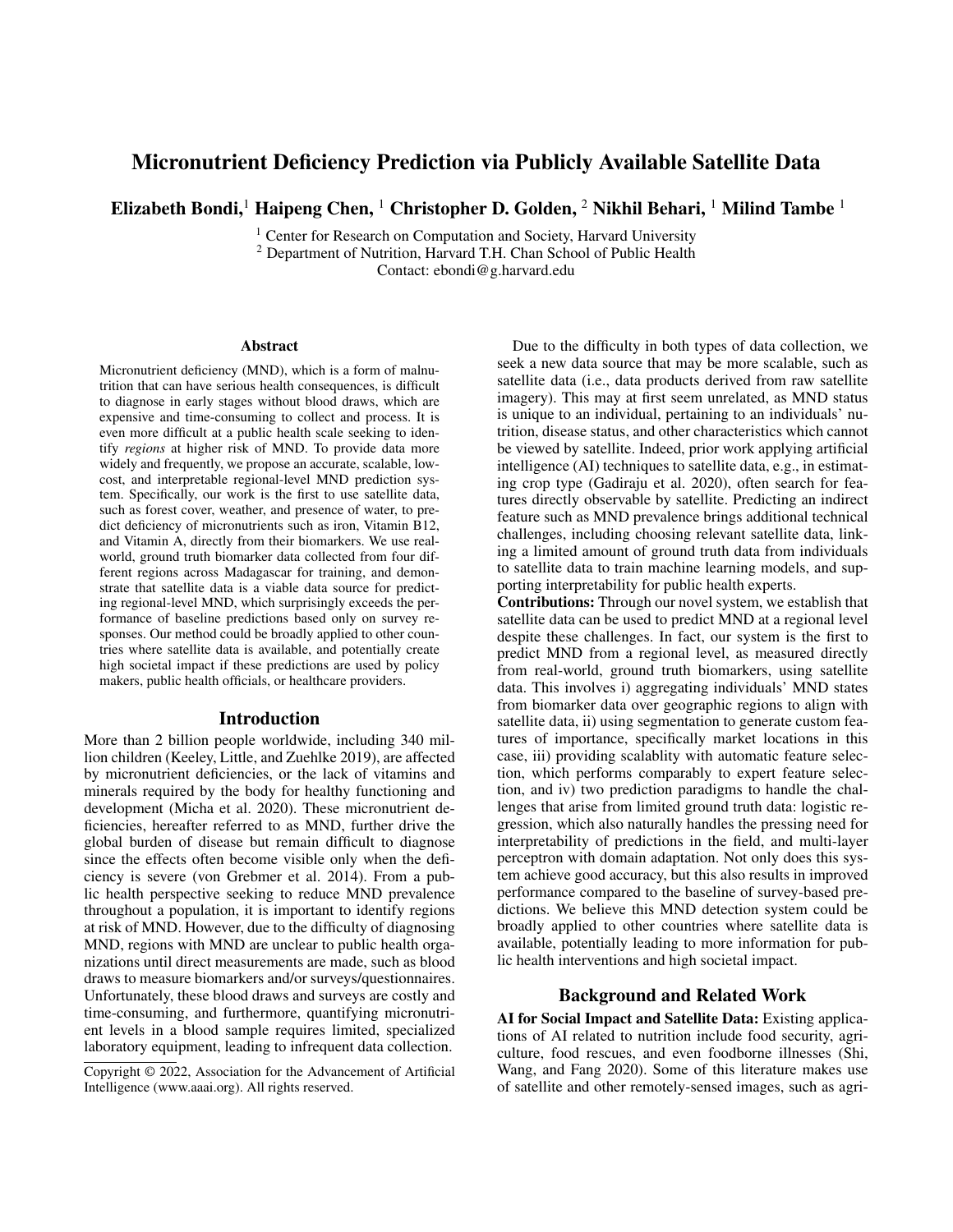cultural productivity assessments and planning (Nakalembe 2020). Land cover mapping (Poortinga et al. 2019) and socioeconomic status prediction (Ayush et al. 2020) have also been explored. However, these factors are arguably directly visible in satellite data, e.g., to predict socioeconomic status, Ayush et al. (2020) search for objects directly in satellite data, such as trucks. Dengue fever prediction in Abdur Rehman, Saif, and Chunara (2019) is based on identifying standing water locations (mosquito habitat), and finding buildings and roads to indicate human presence. While dengue status is not directly visible, these direct causes are. MND prediction is more indirect, as it may depend on disease as well as nearby agriculture, forests, etc. Dengue prediction is also based on epidemic modeling, which is essentially a time series prediction that does not apply for MND. Possible Causes of MND: The causal mechanisms of MND are complex, but there are multiple factors that likely influence MND, including environmental (e.g., forest presence), epidemiological (e.g., malaria), and socio-economic factors. One of the primary environmental factors studied for its impacts on MND is forests. Generally, research indicates that access to forests may improve dietary diversity, an assessment of the range of food groups consumed over a period of time that is typically used as a proxy for sufficient nutrient intake (Steyn et al. 2006), which *is typically measured using survey responses detailing foods consumed.* Forests may directly support dietary diversity from bushmeat and wild fruits, provide an additional source of income through the sale of forest products, or support regional livestock production (Sunderland, O'Connor et al. 2020). A study on children's diets across 27 developing countries, including Madagascar, finds that close proximity to forests improved the household prevalence of Vitamin A- and iron-rich foods by 27% (Rasolofoson et al. 2018). Ickowitz et al. (2014), one of the most similar studies to ours, use satellite data to focus on dietary diversity, fruit and vegetable consumption, and animal source food consumption in children using tree cover, road location, and urban population information.

As an example of socioeconomic factors, Koppmair, Kassie, and Qaim (2017) show that access to food markets in Malawi plays an important role in supporting dietary diversity, particularly for providing foods that local agricultural production cannot support. Markets may directly provide food, and/or may provide additional sources of income for local residents through agricultural and livestock production sales, which can indirectly improve dietary diversity. Agriculture, livestock, and water supply also play an important role in health and nutrition (Brown et al. 2014). We further discuss socioeconomic status in the appendix.

While these methods imply that satellite data can contribute towards predicting MND, dietary diversity depends only on foods consumed, which may be directly observable from satellite imagery (e.g., crops or forests). Biomarkers may capture further subtleties, such as individual characteristics or disease. We use additional features to support this.

#### Data Description

Ground Truth Data: Ground truth data were collected by Golden et al. (2020) in 2017-2018 in four distinct ecological



Figure 1: Regions studied in Madagascar (left), known (center) and predicted (right) markets in these regions.

regions in Madagascar, denoted as the Central Plateau (CP), Southwest (SW), Southeast (SE), and West Coast (WCO) (see Fig. 1). CP is at a high elevation, SW is arid, SE is a mid-altitude rainforest, and WCO is seasonally dry.

In this paper, we will focus on the survey responses and biomarker data from blood samples that were collected in Golden et al. (2020). Surveys were provided to individuals in households, small groups, and more. In total, responses were collected from 6292 individuals from 1125 households within 24 communities in CP, SE, SW, and WCO. Biomarker levels from blood draws were also collected from a subset of these individuals. We denote the set of individuals by  $p \in \{0, 1, ..., P\}$ . Each individual has an underlying MND state,  $d_p$ , based on a biomarker level, m, that is thresholded by t, derived from public health literature. Therefore, individual p has  $d_p = 1$  if  $m < t$  and 0 otherwise. After combining data from blood draws with surveys and household GPS locations, we have 2458 samples.

During this data collection process, Golden et al. (2020) followed all procedures to minimize the risk to local populations involved as subjects in the study, as detailed in our approved IRB protocol from the Harvard T.H. Chan School of Public Health (IRB16-0166). This included gaining informed consent for all study-related protocols, including the future cross-referencing of biological data with remotely sensed data products to improve the targeting of public health responses. To briefly summarize this process, a community meeting was held to explain the study using speeches. The research team then visited sampled households to invite individuals to participate. The prospective participants were provided more information if they expressed interest. Furthermore, data are de-identified to limit the risk of breaches of confidentiality, and we follow Harvard IRB protocols to further minimize risk. Gaining informed consent does not automatically alleviate concern of data misuse and inadvertent consequences; nevertheless, we took all necessary precautions to protect human subjects in the study. Please see Golden et al. (2020) for further details. Satellite Data: Based on the causes of MND in Related Work, we select publicly available satellite data, much of which is derived from raw satellite imagery, e.g., using machine learning. We provide a full description of features, including collection time ( $\sim 2017$ ), in the appendix<sup>1</sup>, but two

<sup>1</sup> https://bit.ly/MND-IAAI2022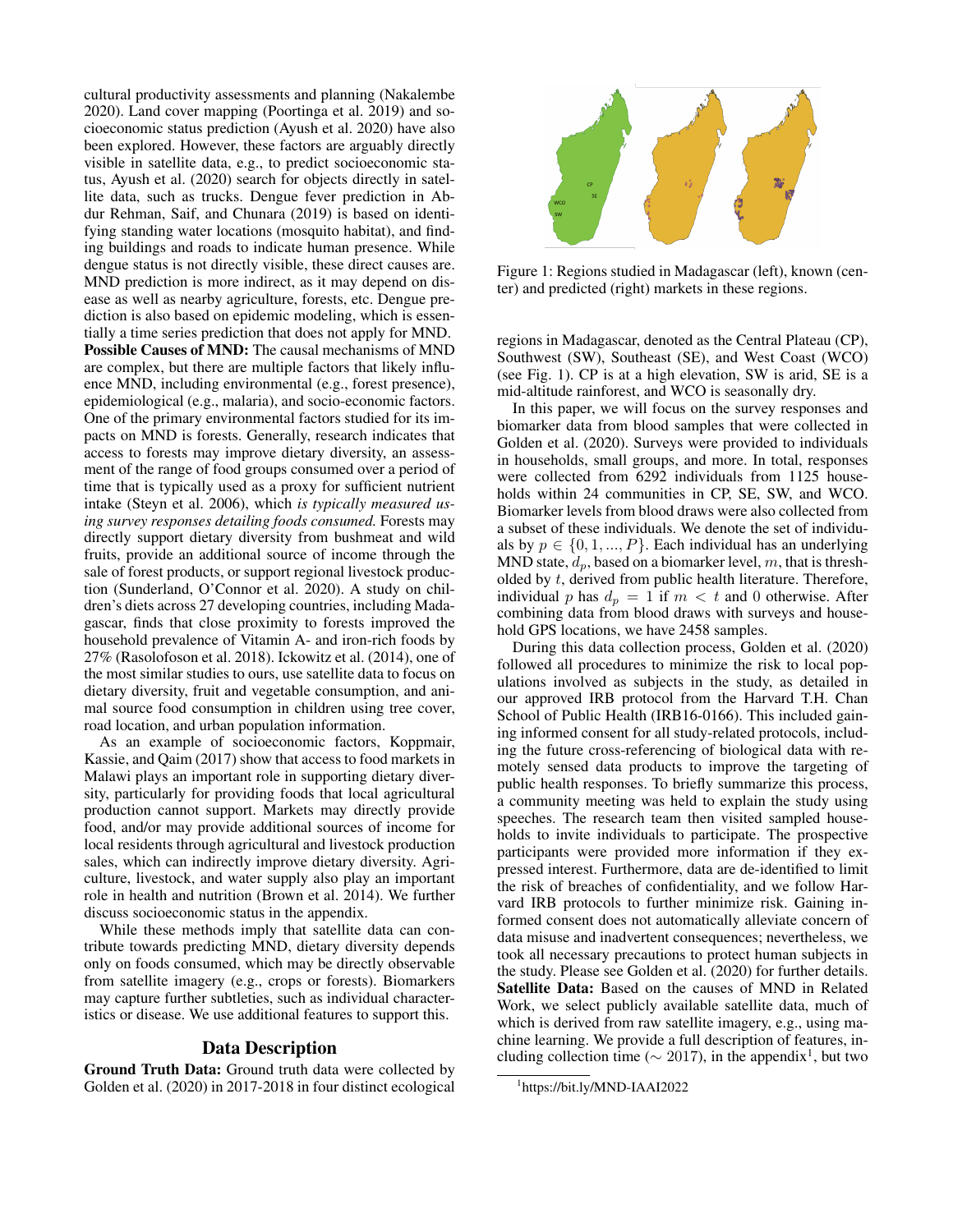

Figure 2: Illustration of using satellite data, which is first normalized and registered, as features to predict MND. Compare to pixel-level labels derived from individual MND statuses. In this illustration, both predictions are correct.

we use include livestock population density (Robinson et al. 2014) and weather (McNally et al. 2017).

Once we collect these satellite data at the sites of clinical data collection, we resample the images to a uniform resolution of about 25x25 m, and save images containing these points at a size of 308x308 pixels. This provides us with 23 images total with 86 bands containing features. After collecting all satellite data, we normalize each band to within [0, 1], regardless of whether it was binary, categorical, or continuous. We then do imputation by taking the nearest neighbor if there are any missing data in the band.

### Problem Description and Aggregation

Given the values from satellite data for a pixel in a region as *input*, our goal is to predict MND presence (classification) or prevalence (regression) in that pixel as the *output*. Ground truth *labels* are derived from biomarkers in blood samples. Define Grid with Satellite Data: More specifically, we rep-

resent the input, i.e., the satellite data, via a multidimensional image array,  $S$ . There are 23  $S$  in our dataset, as regions are large. Therefore, we add an overall image index,  $S^{l,r}$ , where r represents the current region, and l represents the image index within that region. Each  $S^{l,r}$  is indexed by i for rows (y-axis), j for columns (x-axis), and  $k$  (z-axis) for bands, i.e., the individual satellite data bands such as forest cover, weather, and presence of water.

Aggregation to Link Data: To link the two data sources, we rely on locations. Each  $p$  (individual, see Data Description) is associated with some  $g_p$ , a geographic coordinate. Each  $S_{i,j}^{l,r}$  is associated with a set of geographic coordinates,  $G_{i,j}^{l,r}$ . We may now find the set of individuals,  $P_{i,j}^{l,r}$ , whose locations fall within each pixel, such that  $g_p \in G_{i,j}^{l,r}$  . We find their underlying MND states,  $d_p$ , to calculate MND prevalence, the percentage of individuals who have MND as defined by biomarker levels. This prevalence,  $v_{i,j}^{l,r}$ , is our label:

$$
v_{i,j}^{l,r} = \frac{\sum_{p \in P_{i,j}^{l,r}} d_p}{|P_{i,j}^{l,r}|},\tag{1}
$$

where  $|P_{i,j}^{l,r}| = \sum_{p \in P_{i,j}^{l,r}} 1$  is the cardinality of set  $P_{i,j}^{l,r}$ . We may threshold  $v_{i,j}^{l,r}$  for a classification task, or predict the explicit value directly as a regression task. Please see Fig. 2 for an illustration. In our dataset, this leads to 300-500 (about 0.02%) pixel labels depending on the micronutrient.

Formally, our goal is to train a *region-specific* ML model  $f_{\omega}^{r}(\cdot)$  parameterized by  $\omega$  for each of the 4 regions, where given input training data  $S_{i,j}^{l,r}$  in the training set, the model is optimized to minimize the discrepancy between prediction  $\hat{v}_{i,j}^{l,r} = f_{\omega}^r(S_{i,j}^{l,r})$  (see Fig. 2) and the *ground truth label*  $v_{i,j}^{l,r}$ :  $\min_{\omega} \mathbb{E}_{S_{i,j}^{l,r} \in S_{tr}^r} D(\hat{v}_{i,j}^{l,r}, v_{i,j}^{l,r})$  where  $D(\hat{v}_{i,j}^{l,r}, v_{i,j}^{l,r})$  could be, e.g., mean squared error (MSE) for regression, or crossentropy (CE) for classification.  $\mathbb{E}_{S_{i,j}^{l,r} \in S_{i,r}^{r}}$  is an expectation taken over all pixels in the training set  $S_{tr}^r$  in region r, for each micronutrient. We assume the data are *i.i.d.*

## Prediction Methodology

Market Detection: As discussed in Related Work, the presence of markets is an important factor for MND. We would consequently like to add markets as an extra feature on top of the existing satellite data products. Yet, it is difficult to know where all markets are located in Madagascar. We only know of those specifically mentioned during the focus group surveys conducted in Golden et al. (2020).

To add this, we therefore start by comparing the known market locations from the survey data responses with satellite data, and infer that the number of buildings within town clusters and the proximity to roads may be used as predictors of market presence in Madagascar. Specifically, we determine empirically that 20 buildings and one road within about  $0.8 \text{ km}^2$  are highly indicative of market presence.

In order to apply these thresholds in an automatic market detection pipeline, we first have to locate roads and buildings. While OpenStreetMap  $(OSM)^2$  provides building and road segmentation data, it is not always complete. This is especially true in our regions of interest. As a result, we train a satellite image-based segmentation model.

For ground truth data to train this segmentation model, we use nearby OSM building labels *where they are more complete*. In particular, for each of the four regions in Madagascar, we automatically identify the closest densely-clustered

<sup>2</sup>www.openstreetmap.org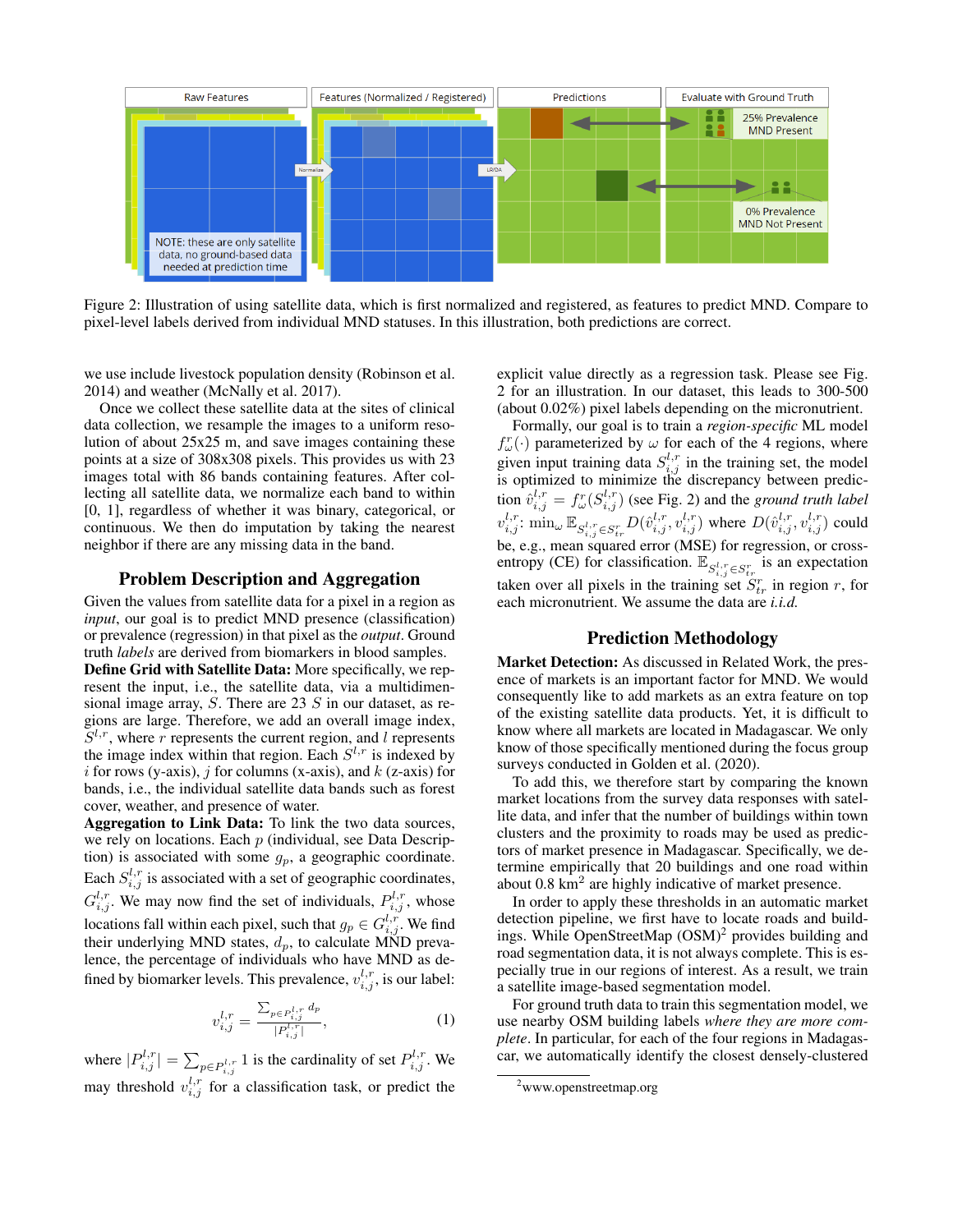OSM building labels to the known market locations. These labels are saved to the building segmentation training set, along with high-resolution images from the Google Maps Static API<sup>3</sup>. For each region, the training dataset contains roughly 100-200 training images and at least 500 corresponding OSM building labels across all images. Each individual image has 600x600 pixels, with a 0.46 m resolution.

For the building segmentation model, we use a U-Net convolution network (Ronneberger, Fischer, and Brox 2015) with a ResNet-34 encoder pretrained on ImageNet. The U-Net architecture, originally developed for biomedical image segmentation, is commonly used for satellite image segmentation, and is particularly useful for training on smaller training sets such as the sparse OSM building label data. The satellite image training set is augmented with random flips, rotations, and resizes. Binary cross entropy is used as the loss function, and we use the Adam optimizer with a learning rate of 1e-2. The model is trained using a batch size of 16. Results are shown in Fig. 1. The building segmentation model and thresholding achieves 0.86 precision in detecting the ground-truth markets from survey data. We include these as features in our data by drawing radii of multiple distances around each market, so that pixels in this layer represent the number of markets within a certain radius. We create these radii masks given healthcare center coordinates (Exchange 2020) as well, bringing us to 90 total bands. While we focus on markets here, *this segmentation process could be applied to generate other satellite image-based features that do not already exist*, such as custom landcover maps.

K-Medoids-based Feature Selection: It is helpful to have many features, but not all features are necessarily informative. The risk of overfitting when using all 90 bands, or noise in the data, can be harmful when dealing with limited data. A straightforward idea is to use knowledge from domain experts to select only features that are most important for predicting MND in a particular region. However, this introduces two more issues. First, the feature importance of different regions may vary drastically due to different ecologies. In Madagascar, for example, certain agriculture, such as pulses, are only present and predictive of MND in some regions. It would require a significant amount of manual work to specify the set of important features for each area. Second, the causal mechanisms behind MND are not fully understood. Therefore, it is critical to come up with an automatic feature selection procedure that effectively filters out uninformative features with minimal manual effort.

We start by removing any bands that are always 0 throughout the full dataset (i.e.,  $S_{i,j,k} = 0, \forall i, j$ ), leading to 69 features. We then use the K-medoids clustering method (Park and Jun 2009) to group highly correlated features. Each point in our space is a vector of individual pixel values in an image, such that the dimension of the space is the number of pixels. We use Pearson's correlation coefficient as the distance metric between features. Similar to K-means clustering, K-medoids clustering also aims at partitioning the data points (in this problem, the different satellite bands) into different clusters, and minimize the sum of distances between

points labeled to be in the same cluster and a point designated to be the center of that cluster. However, K-means uses the central position (centroids) as the designated point, while K-medoids uses a point that actually exists in the set of data points (in our case, an existing satellite data band). As such, we are able to use the medoid band to represent the group of correlated bands, preserving interpretability.

We post-process the data, transforming the image into a feature matrix with the 300-500 (0.02%) ground truth pixels. Prediction with Logistic Regression: We first use a simple but effective logistic regression model. We choose logistic regression as one of the underlying ML models in this paper, due to its following advantages. First, it has fewer weights compared to other models such as deep neural networks, and therefore is less prone to overfitting. This is particularly important given the limited amount of data we have and the high-dimensional feature space. Second, it is interpretable by itself (as shown in experiments, e.g., Fig. 5), where the weights  $\omega$  of different features directly indicate the importance of the features in determining the prediction outcome. Moreover, compared to post-hoc model-free explanation methods such as LIME (Ribeiro, Singh, and Guestrin 2016) and SHAP (Lundberg and Lee 2017), which only provide *instance*-level explanations, the weights of logistic regression models imply feature importance at an *aggregated* level, which we show could provide important insights to public health experts. We primarily focus on region-specific prediction for tailored interpretation and results, but we also train using all regions' training data combined and predict on each regions' test set, which we call Naively Combined. Prediction with Multi-layer Perceptron and Domain Adaptation: Another strategy to address limited training data is domain adaptation (Huang et al. 2006), which allows us to use data from all 4 regions as follows: The target domain is the region of Madagascar in which we are making our predictions. The source domains are the other 3 regions, which we would like to use for augmentation. We project all 4 into a domain-invariant latent representation with a single hidden layer (5 neurons) and the loss function:

$$
l = \alpha * l_{src} + l_{tgt} + \lambda * l_{transfer} \tag{2}
$$

where  $l_{src}$  and  $l_{tgt}$  are the binary cross-entropy loss in the source and target domains.  $l_{transfer}$  is the CORAL loss (Sun, Feng, and Saenko 2016) between the source and target domains.  $\alpha$  and  $\lambda$  are hyperparameters, and are tuned to be 0.1 and 0.01, respectively, out of  $\{0.01, 0.1, 1, 10\}$ . Finally, we predict on the target domain test set.

#### Results

We present experimental results using 4-fold crossvalidation (i.e., data from one region are broken into 4 folds). Due to the limited amount of data, it is impractical to have more folds. We primarily report Area Under the Curve - Receiver Operating Characteristics (AUC-ROC, or AUC in short) to evaluate the MND classification tasks, and discuss recall in the appendix. Note that we only report the mean AUC values averaged over the 4 folds as the standard deviation becomes trivial for only 4 folds. All data collection and experimentation rely on the default, free resources on

<sup>3</sup> developers.google.com/maps/documentation/maps-static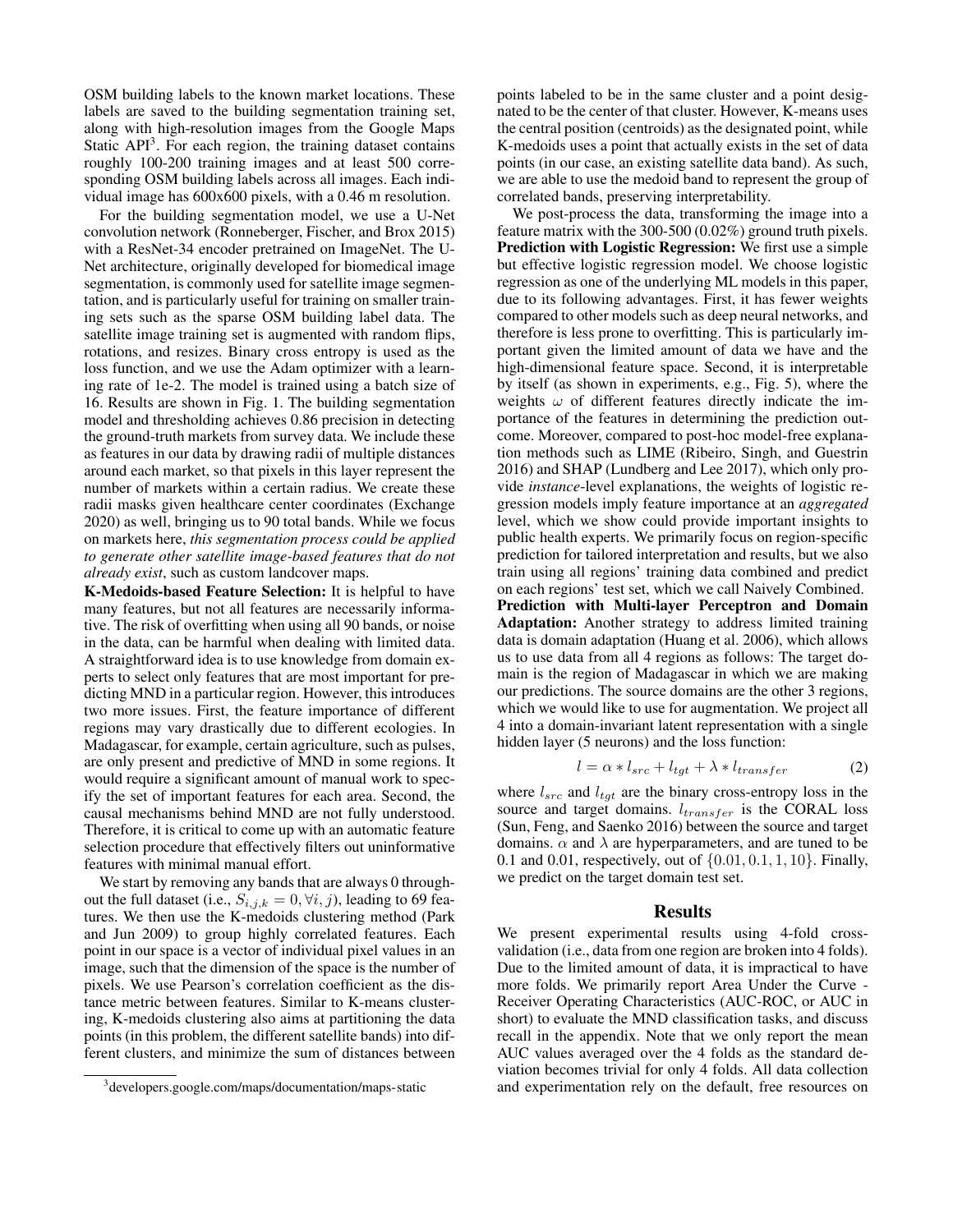

Figure 3: Comparison of survey-based (with or without feature selection) and satellite data-based MND prediction by regions.

Table 1: Frequency of each feature appearing in either the top 3 positive or negative coefficients. The 10 (out of 21) features with the highest appearance frequencies are shown.

| <b>Feature Description</b>                 | Frequency |
|--------------------------------------------|-----------|
| Chicken population density                 |           |
| Cattle population density                  | x         |
| Net shortwave radiation flux               |           |
| <b>Presence of market within 7.5 km</b>    | 6         |
| Soil moisture in 100 - 200 cm underground  | 6         |
| Soil temperature in 10 - 40 cm underground |           |
| Near surface wind speed                    |           |
| Surface pressure                           |           |
| Fire (temperature of pixel)                |           |
| Presence of market within 3.75 km          |           |

Google Colab<sup>4</sup>, and training for all 4 folds takes less than 1 minute in general for both logistic regression and domain adaptation.

*a) Is our prediction accurate?* We compare with predictions made by survey data only, as is similar to prior work such as (Ickowitz et al. 2014). The results are shown in Fig. 3. For survey data, we tested two versions, the original, full amount of data, and a version with one simple level of feature selection. In this case, we selected features which we believed could reasonably be seen or inferred from satellite data. When comparing both survey-based predictions with our satellite data-based predictions, we can see that satellite data-based prediction is better in i) all 4 regions for iron, ii) 3 out of 4 regions for Vitamin B12, and iii) 2 out of 4 regions for Vitamin A. Where it does not outperform survey-based predictions, it performs comparably with significantly lower cost. Across all of the 4 regions and all of the 3 types of nutrients, the AUC value is higher than 0.6 in 10 cases, and is close to 0.5 for the other 2 cases. Meanwhile, the F1 scores of our predictions are on average 0.6 (ranging up to 0.9) and are also comparable to those based on surveys. Satellite databased regression results are comparable to survey-based regression. Therefore, we consider our predictions accurate.

*b) Which features are important for MND prediction?* As logistic regression is considered an inherently interpretable



Figure 4: Comparison feature selection methods, including removing any bands without data, human expert feature selection, and our K-medoids method, all in region WCO.

model, we focus our analysis on the weights of each variable, particularly those whose absolute values are largest. First, we build an "important features" list. For each regionspecific model and each micronutrient (in total  $3 \times 4 = 12$ ) cases), we record the features with the top 3 highest positive weights and negative weights. We aggregated statistics on the number of times that each feature appears in these "important features" lists in Table 1. From this, we observe that *market features are very important*, with market presence within 7.5 km with 6 appearances, and within 3.75 km with 3 appearances. We also observe other interesting trends, including that more forest fires are linked to greater rates of Vitamin A and B12 deficiency in the SE region (rainforest), but not in other regions that are less reliant on forest products, which may be a useful insight for public health experts. Fig. 5 illustrates this pattern for Vitamin A in SE.

*c) How does the automatic feature selection perform?* To evaluate the performance of automatic feature selection (FS), we compare with two baselines. First, we consider the case where there is no feature selection apart from removing features which are completely zero (i.e., no data) (Satellite Remove 0 FS). We also compare with expert feature selection, in which a public health expert examines the features we propose, and groups them based on their knowl-

<sup>4</sup> https://colab.research.google.com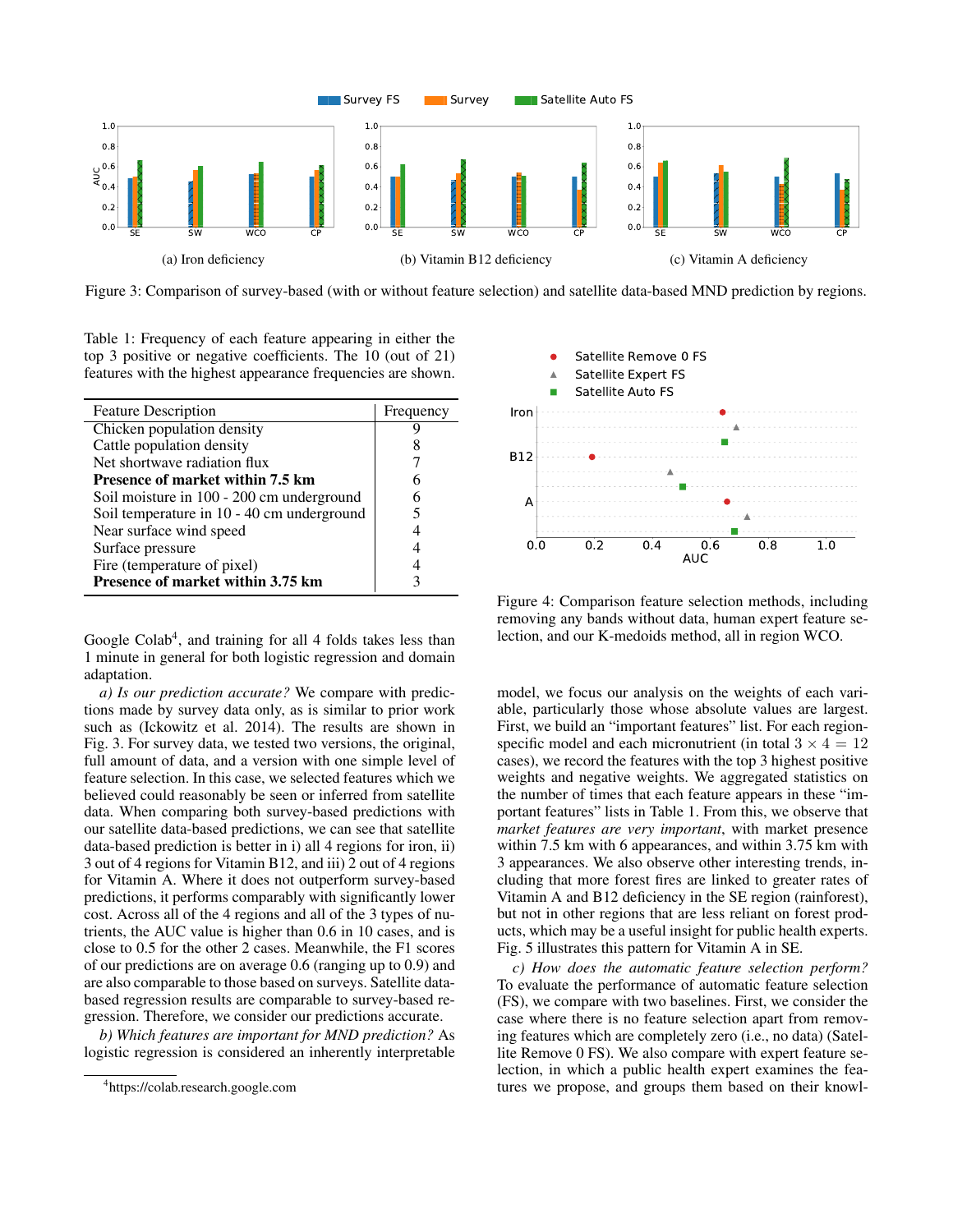

Figure 5: Logistic regression weights (x-axis) for Vitamin A, region SE. Positive numbers mean positive correlation with MND. Medoid feature names provided (SM: soil moisture).

edge<sup>5</sup>. They also select a representative band for each of their groups (Satellite Expert FS). Finally, we consider the performance of our correlation and K-medoids-based algorithm (Satellite Auto FS). We show results for one of the regions (WCO) due to space limitation, but trends in other regions are similar. We can see that both Expert FS and Auto FS are better than the case where no FS is used, especially for Vitamin B12. In all three cases, Auto FS always performs comparably to Expert FS, as it does in other examples that are not included here, but Auto FS is more scalable.

We also compare the groups that are found by Auto FS and Expert FS. Very interestingly, we find that in the two methods, 8 out of 21 group centers overlap: banana, cattle, chicken, goat, maize, presence of markets within 7.5 km, surface pressure, and wind speed. This shows that our method is choosing features deemed important by a human expert as well. The above results well demonstrate that our proposed automatic feature selection method is an effective while scalable alternative to expert feature selection.

*d) How do different prediction paradigms compare?* We compare the region-specific logistic regression models (Satellite Auto FS), the logistic regression model version that combines training data from all of the regions (Naively Combined), and multi-layer perceptron with domain adaptation (Domain Adaptation). We present results from region CP. Here, and overall, we find that Vitamin A and Iron achieve better performance using Domain Adaptation, while Vitamin B12 achieves better performance using the logistic regression-based Satellite Auto FS (or Naively Combined in other regions). This may be because each micronutrient differs slightly in its relevant factors (e.g., while Vitamin B12 is primarily based on animal source foods, Iron and Vitamin A are also found in some fruits and vegetables), and factors may vary regionally (e.g., some regions are forested). Clearly, each method works well with limited amounts of data, but we acknowledge the tradeoffs in interpretability.



Figure 6: Comparing AUC of a logistic regression model trained by naively combining training data from all regions, a multi-layer perceptron with domain adaptation, and a region-specific logistic regression model, all in CP.

## Conclusion and Discussion

In conclusion, satellite data is a viable data source to use for MND prediction at a public health scale. We presented a system relying on aggregation of individual MND states over geographic regions, search for relevant features, such as markets, automatic feature selection which performs comparably to human expert feature selection, and domain adaptation and logistic regression prediction models. This system worked well even with limited ground truth biomarker data. Deployment Considerations While our system has not yet been deployed, we would like to emphasize several deployment considerations. This methodology would not replace surveys and blood samples collected among communities. Rather, we believe it should be used to cover gaps in that data collection, e.g., where data could not be collected, or in between collections. To do this, public health officials, policymakers, healthcare workers, or individuals can load publicly available, current satellite data and apply the existing model, without any survey or blood sample data. We can then update these models when another data collection occurs. This also applies for deployment in other countries. We plan to develop a web application to load satellite data at the desired time and location, and the current proposed model, to provide predictions. We plan to iterate on this with potential users, including officials from Catholic Relief Services, Médecins Sans Frontières, and the Ministry of Health in Madagascar. In the meantime, code and satellite data are available $\epsilon$ , while ground truth data are withheld for privacy. Future Work: We began preliminary experiments into sparse segmentation and spatial aggregation to further include spatial patterns in the prediction step, but they require further refinement before deployment. We also encourage the use of custom features, as illustrated with markets. Most importantly, we believe there is ample room for further research, and a great deal of promise for broad application to inform future public health interventions.

<sup>&</sup>lt;sup>5</sup>Expert chose 21, which led us to select  $K = 21$ 

<sup>6</sup> https://github.com/exb7900/mnd-iaai2022